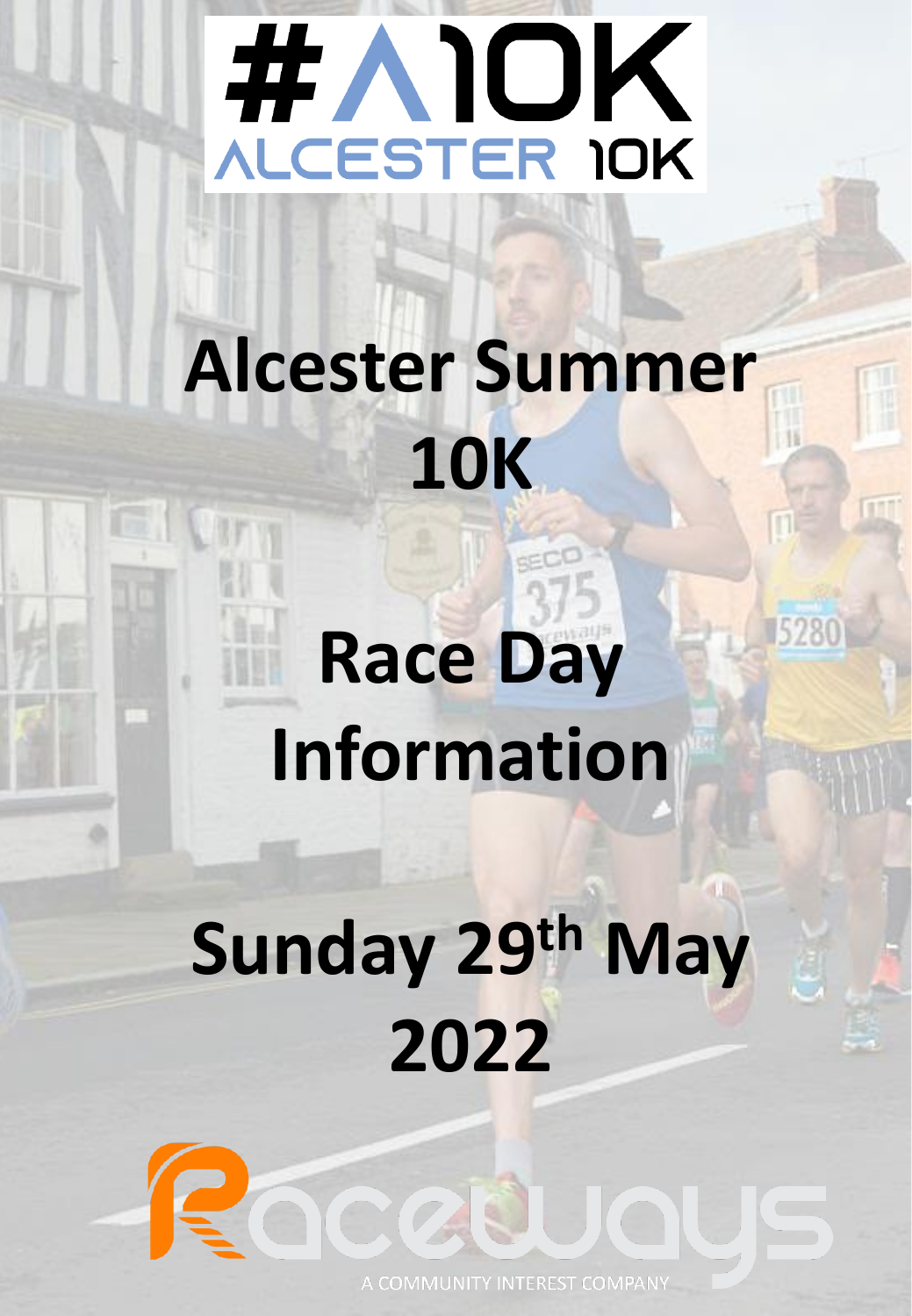# #AIOK **ALCESTER IOK**

Welcome to the 7<sup>th</sup> edition of the Alcester 10K, which for the first time ever has become a two race series in 2022! Please ensure that you read this information pack as it contains important information for race day.

The Alcester 10K is organised by Raceways Events – we are a community interest company, which gives all of its profits to the charity Marathon Kids UK.

Raceways

Marathon Kids UK organises fun, free and sustainable activities for children in schools, parks and communities, to engage children with physical activity and sport to help them become healthier, happier and more confident.

# MARATHON **KIDS**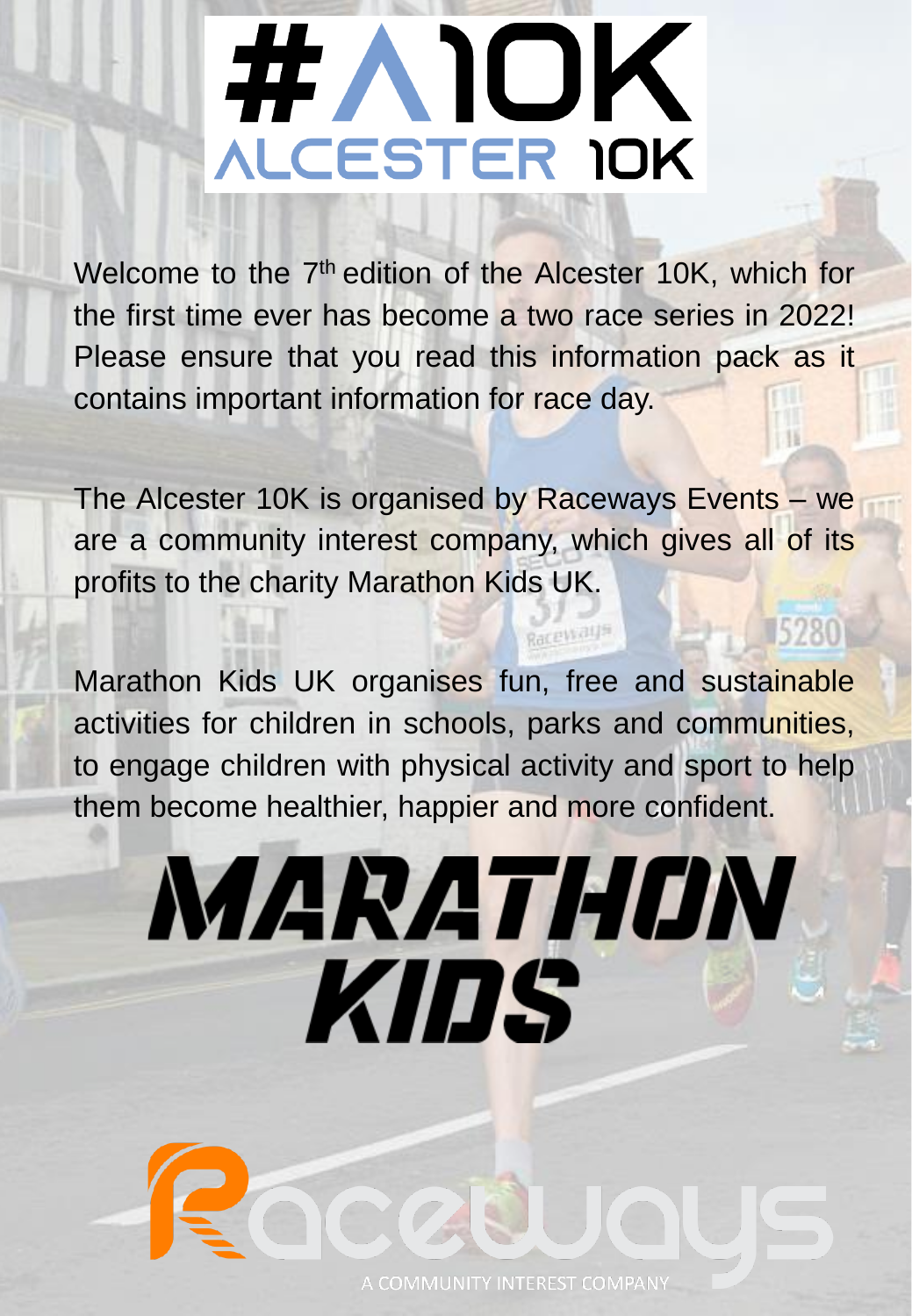

#### **Race Day Timetable**

07:30 10K Registration opens – Centenary Field

07:30 Kids Fun Run registration opens – Centenary Field

09:30 10K Registration closes – Centenary Field

09:45 Warm-up at start line

09:55 Race Briefing

**10:00 Alcester 10k Race Start – High Street** 

11:00 Kids Fun Run registration closes

11:20 Prize presentation

11:30 Kids Fun Run warm-up and Start –High Street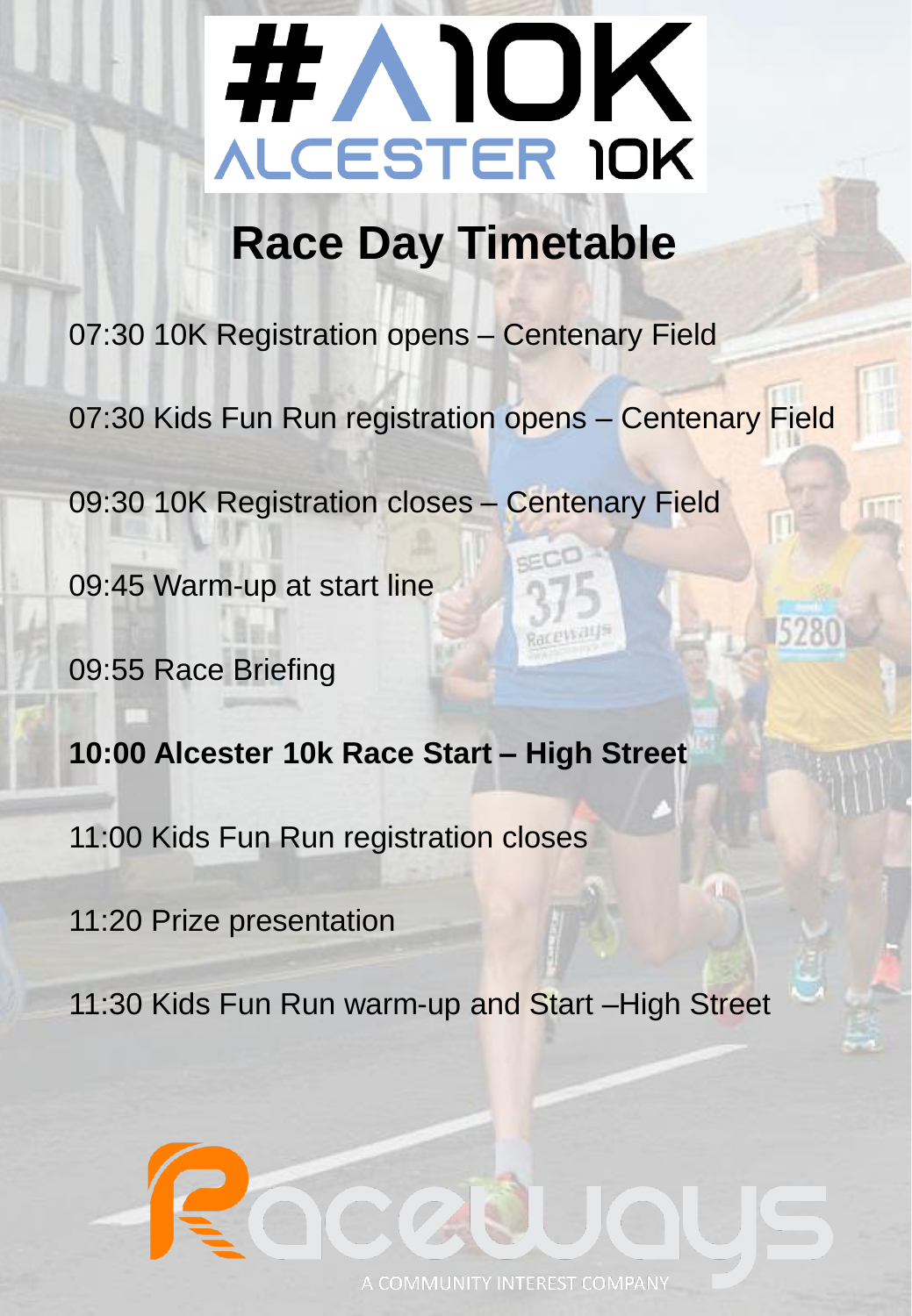# **EAIOK ALCESTER IOK**

#### **Registration and Pre-Race**

- You can pick up your race number and chip from Centenary Field, Alcester, B49 5QP, on **Saturday 28th May 12pm-6pm**, or from **7.30am until 9.30am** on race day.
- Please collect them on Saturday 28<sup>th</sup> May if you can, to reduce the number of runners congregating at registration on the morning of the race.
- Once you have collected your number, please fill in your emergency contact information on the reverse.
- Plan your journey in advance and allow plenty of time to park and pick up your race number.
- Registration is a 2 minute walk from the start line on the High Street.
- Please don't risk running if you feel unwell on race day. .
- Toilets will be provided at registration, there are also a range of public toilets available in Alcester town centre.

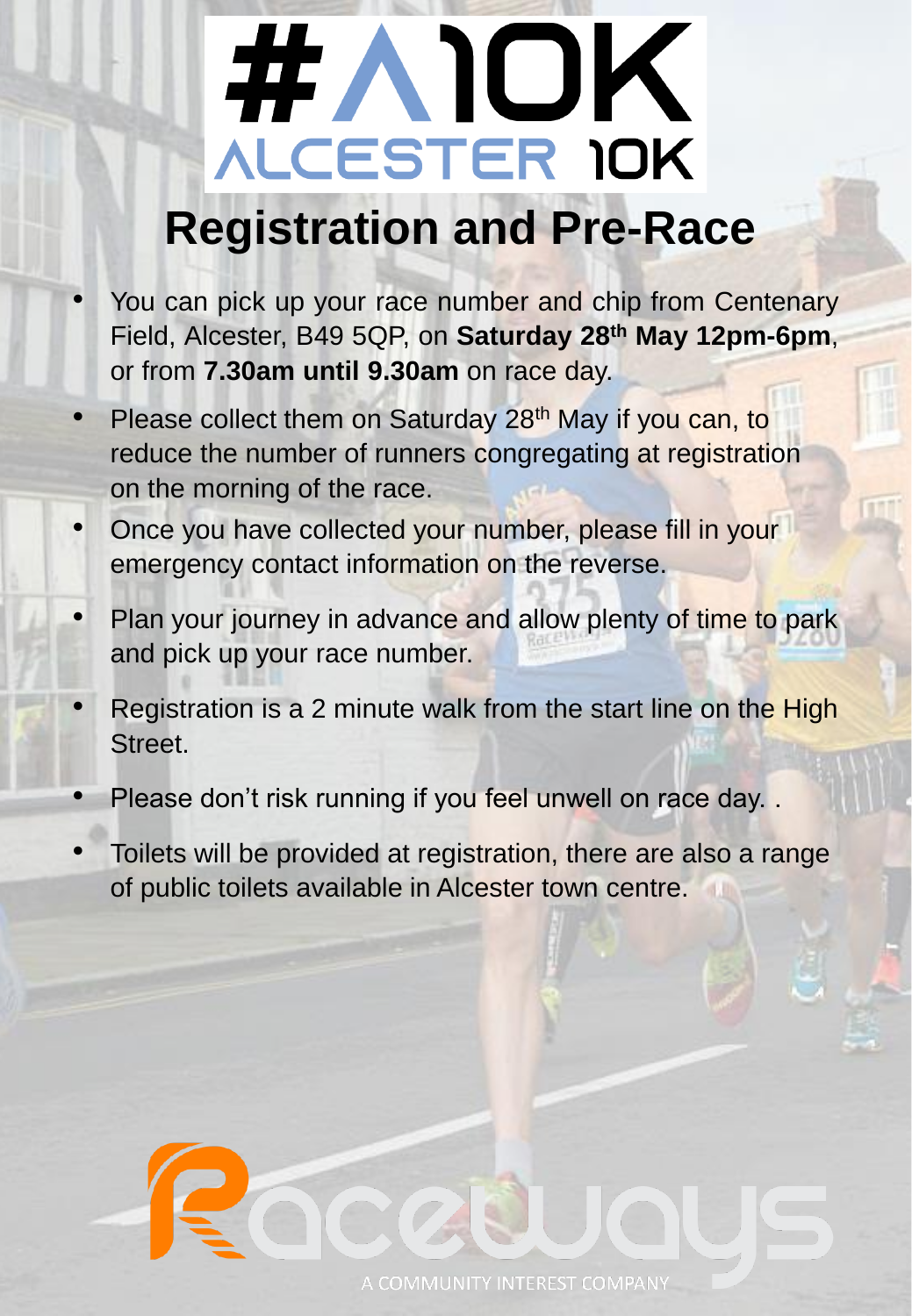## #VIOK ALCESTER 10K **Parking**

- Parking is available at Festival Fields, Stratford Road, Alcester. This is a large field on the north side of the Stratford Road, next to the river. The nearest postcode is B49 6PG. 18
- Parking is free, however there will be collection boxes for Marathon Kids UK to make a donation of your choice.
- Please be aware that there could be delays in leaving the car park after you finish the race, as finishing runners will be passing. A marshal will be in place to assist you.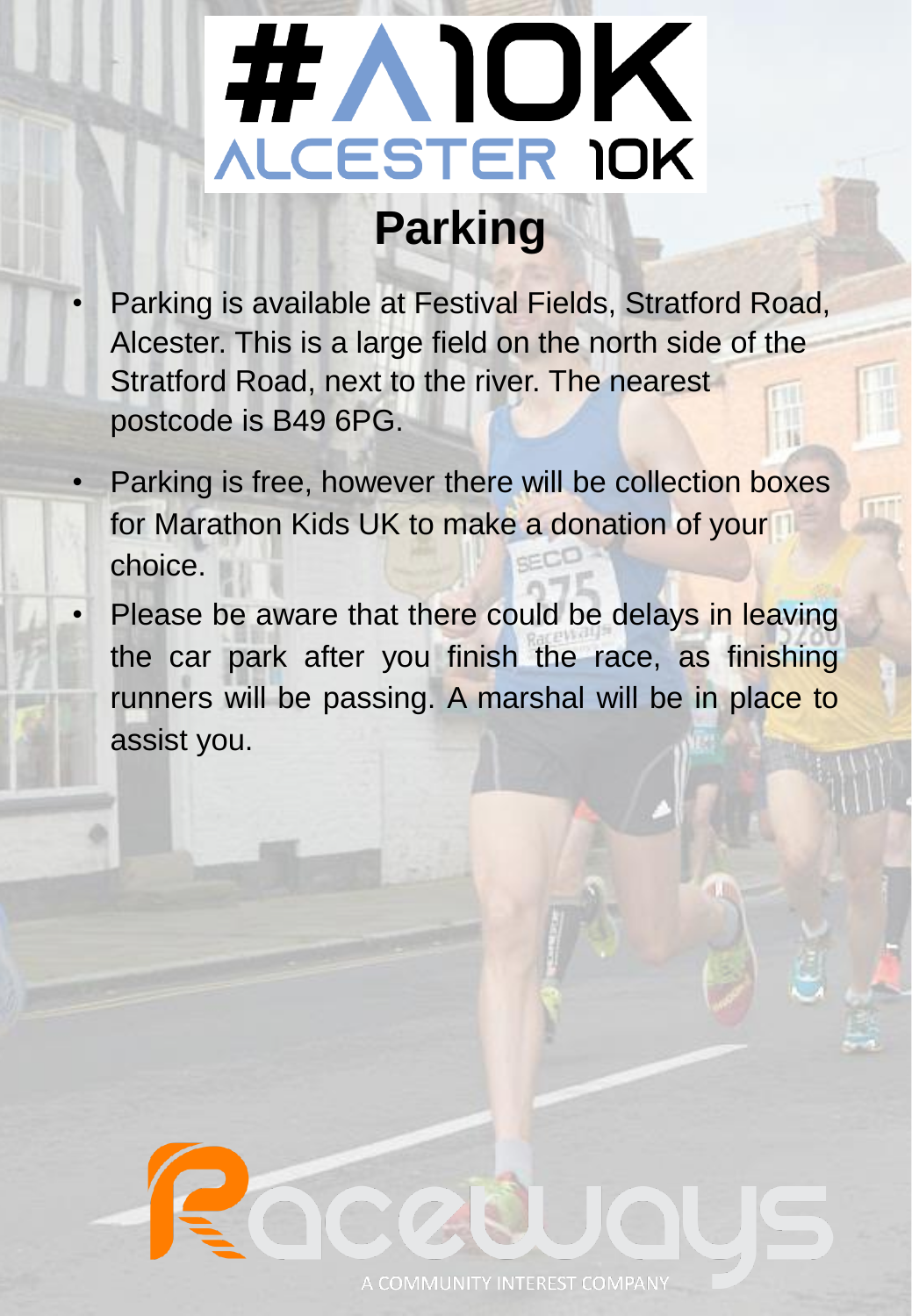### # AIOK ALCESTER IOK **During the race**

- First aid will be available during the race  $-$  if you require medical assistance, or see someone who does, please inform your nearest marshal.
- Always listen to the instructions of the marshals.
- **Please don't throw litter on the ground along the course – please use the bins provided, or hand your litter to a marshal!**
- UKA regulations state that only bone conduction headphones are allowed during the race – this allows you to hear the instructions of marshals and be aware of your surroundings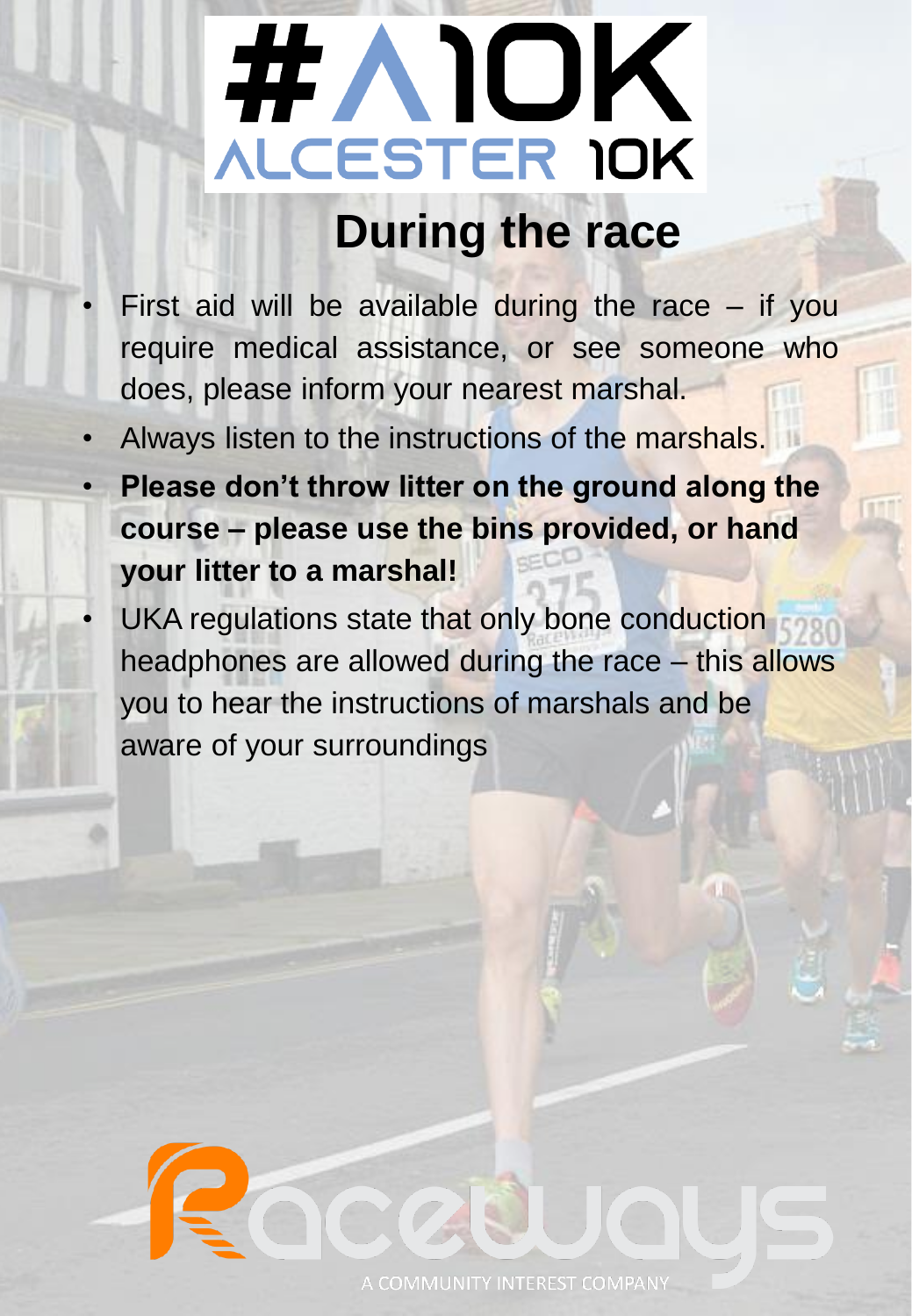### #VIOK ALCESTER 10K **The Route**

- The route is a single 10km lap. It will be clearly marked with kilometre signs, and marshals at all junctions.
- There will be a rolling road closure, with roads being closed ahead of the race and reopened once runners have passed.
- At 11.30am, Stratford Road (8km 9.8km) will be reopened. Any runners remaining on the course must move onto the pavement. Marshals will continue to be in place and will direct runners.

TITT

There will be two drinks stations on the course: 3.4km (Huff Cap pub) and 5.8km (Walcote), and at the finish.

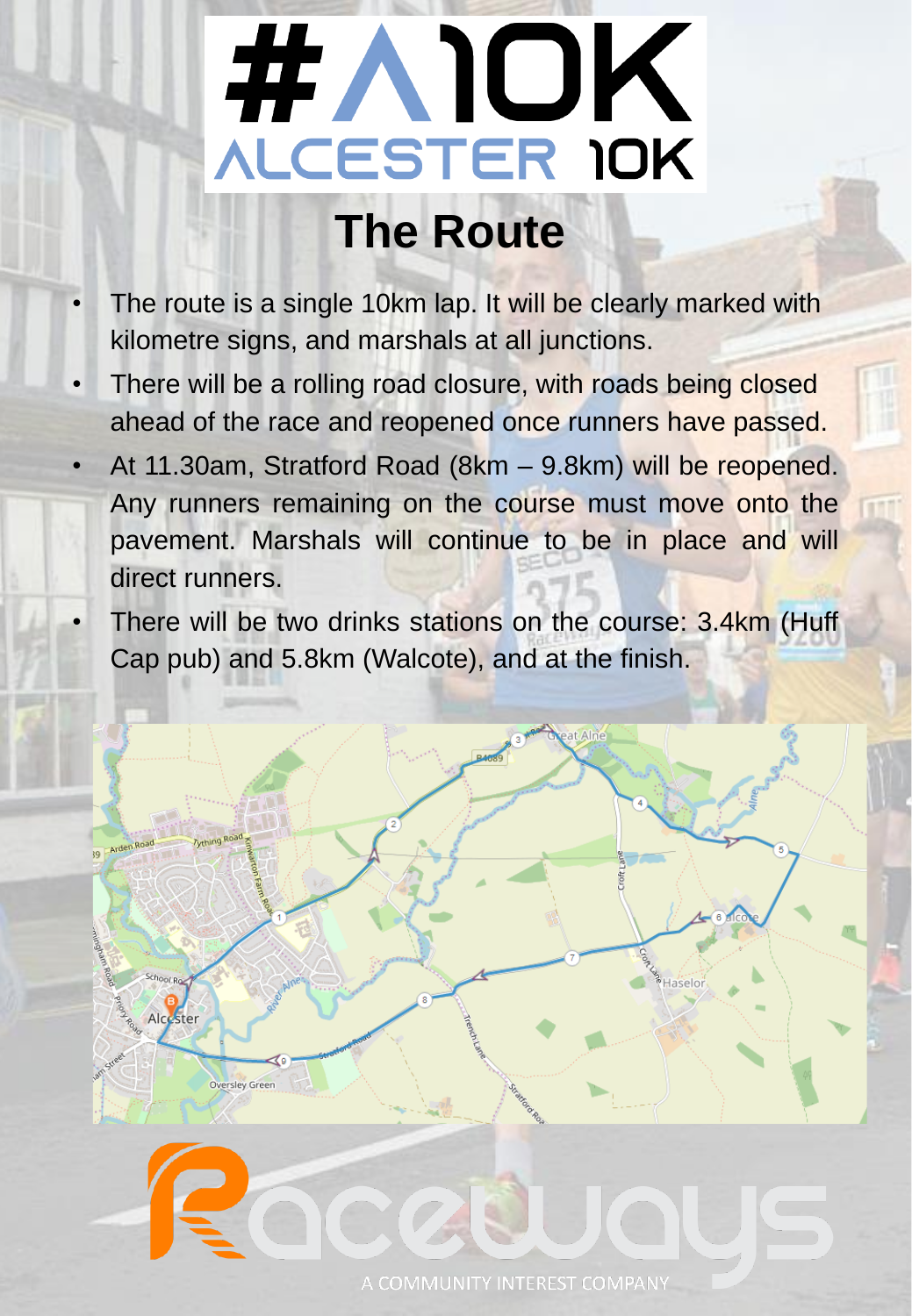#### #AIOK **ALCESTER IOK At the Finish**

- The finish is located on the High Street, back where you started!
- As you finish, you will collect your bespoke medal and t-shirt, as well as refreshments courtesy of Subway.
- You can also claim a free Erdinger alcohol-free beer at the Turks Head.
- Results will be posted on our website, www.alcester10k.com, within 24 hours of the race.

**Photographs** Your Race Day Photography (www.yourraceday.co.uk) are the official race photographer. Please keep an eye on their website for photos!

**Volunteers** We would not be able to put on this event without our wonderful volunteers. Please take the chance to thank them when you finish.

We are always looking for more volunteers for our events so if you would like to volunteer, please email us at office@raceways.org.uk.